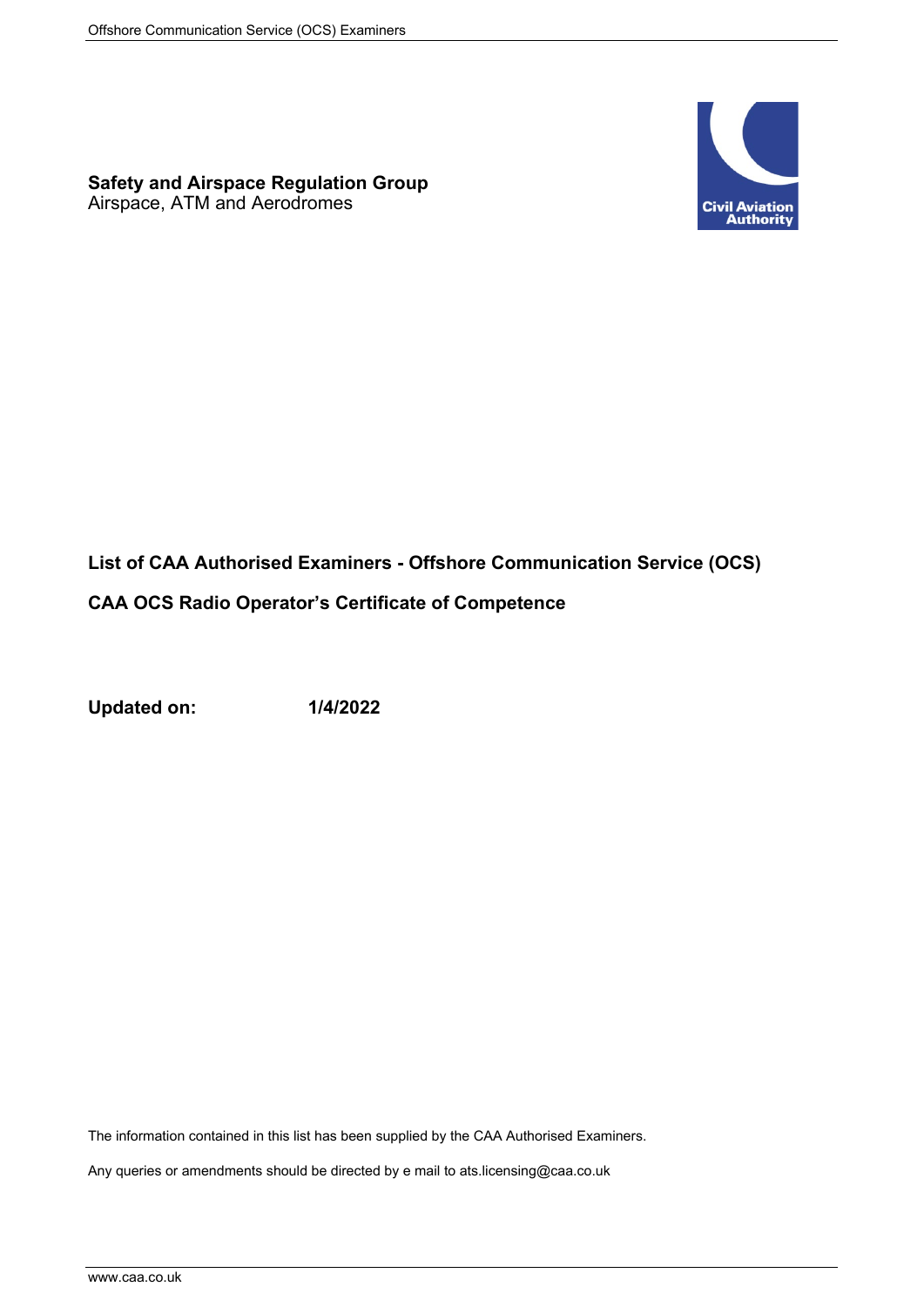This list will be updated and the latest version may be found on the CAA Website at

[https://www.caa.co.uk/Commercial-industry/Airspace/Air-traffic-control/Licences/Radio-Operator-s-Certificate-of-](https://www.caa.co.uk/Commercial-industry/Airspace/Air-traffic-control/Licences/Radio-Operator-s-Certificate-of-Competence/)[Competence/](https://www.caa.co.uk/Commercial-industry/Airspace/Air-traffic-control/Licences/Radio-Operator-s-Certificate-of-Competence/)

| Location             | <b>Examiner Name</b> | <b>Telephone</b>             | <b>Email</b>                                    |
|----------------------|----------------------|------------------------------|-------------------------------------------------|
| <b>ABERDEEN</b>      | Mr A Kinnear         | 01224 704551<br>07703 706788 | alan.kinnear@talktalk.net                       |
| <b>ABERDEEN</b>      | Mr M Moir            | 07793 055358                 | radiomichael@gmail.com                          |
| <b>ABERDEEN</b>      | Mr N Johns           | 01651 891812                 | nicholasjohns@btinternet.com                    |
| <b>ABERDEEN</b>      | Mr T Kirkpatrick     | 01224 313601                 | tomkirkpatrick47@gmail.com                      |
| <b>ABERDEEN</b>      | Mr A Stewart         | 01224 794800                 | Andrew.stewart@ais-survivex.com                 |
| <b>ABERDEEN</b>      | Ms E Finnie          | 01224 707482                 | eunicefinnie@aol.com                            |
| <b>ABERDEEN</b>      | Mr A Grant           | 01569 765673                 | alexander.grant1@btinternet.com                 |
| <b>ABERDEEN</b>      | Mr A Stewart         | 07772 304595                 | alan@cabroaviation.co.uk                        |
| <b>ABERDEEN</b>      | Mr Ian Gourlay       | 07725 071919                 | I.Gourlay@aset.co.uk                            |
| <b>AYRSHIRE</b>      | Mr P Preece          | +356 79334427                | petepreece@hotmail.com                          |
| <b>DUMFRIES</b>      | Mr Ian Waugh         | 01387 262329                 | ian.waugh@btinternet.com<br>gmdss4all@gmail.com |
| <b>DURHAM</b>        | Mr Philip Tinkler    | 07500 774233                 | philipwtinkler@aol.com                          |
| <b>ISLE OF WIGHT</b> | Mr T Slack           | 01983 401446<br>07917 194604 | terry.terman@btinternet.com                     |
| <b>HAMPSHIRE</b>     | Mr Simon Jones       | 07766 203966                 | sijones@greendeckops.com                        |